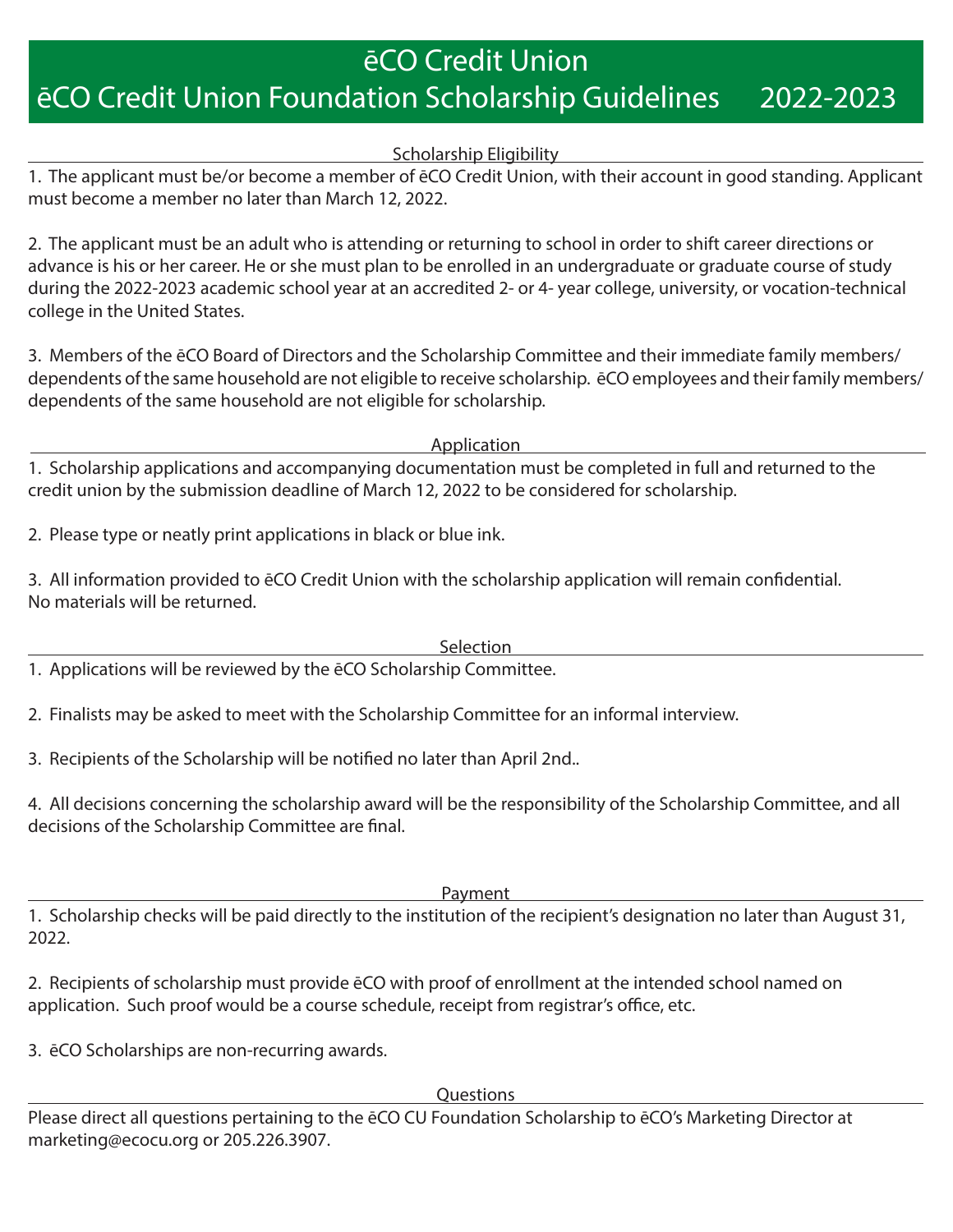eCO Credit Union

## ēCO Credit Union Foundation Scholarship Application 2022-2023

| <b>Applicant Information</b>                                                                                           |                                                                                     |                                                                                  |  |
|------------------------------------------------------------------------------------------------------------------------|-------------------------------------------------------------------------------------|----------------------------------------------------------------------------------|--|
|                                                                                                                        |                                                                                     |                                                                                  |  |
|                                                                                                                        |                                                                                     |                                                                                  |  |
|                                                                                                                        |                                                                                     |                                                                                  |  |
|                                                                                                                        |                                                                                     |                                                                                  |  |
| List all scholarships you have already received (Include \$ Amount):                                                   |                                                                                     |                                                                                  |  |
| Name of College, University, or Vocational-Technical College you plan to attend and its location:                      |                                                                                     |                                                                                  |  |
| Areas of Intended Study:                                                                                               |                                                                                     | ,我们也不能在这里的时候,我们也不能会在这里,我们也不能会不能会不能会不能会不能会不能会不能会不能会不能会不能会不能会。""我们的是我们的,我们也不能会不能会不 |  |
|                                                                                                                        | <b>Additional Information</b><br>(You may attach an additional sheet if necessary.) |                                                                                  |  |
| List information for up to your last three employers.<br>Company                                                       | # Years                                                                             | Position/Title                                                                   |  |
| List all volunteer, community service, or philanthropic activities in which you have participated.<br>Name of Activity | # Years                                                                             | Description                                                                      |  |
|                                                                                                                        |                                                                                     |                                                                                  |  |
| List any other additional activities: church, social group, etc.<br>Name of Activity                                   | # Years                                                                             | Description                                                                      |  |
|                                                                                                                        |                                                                                     |                                                                                  |  |